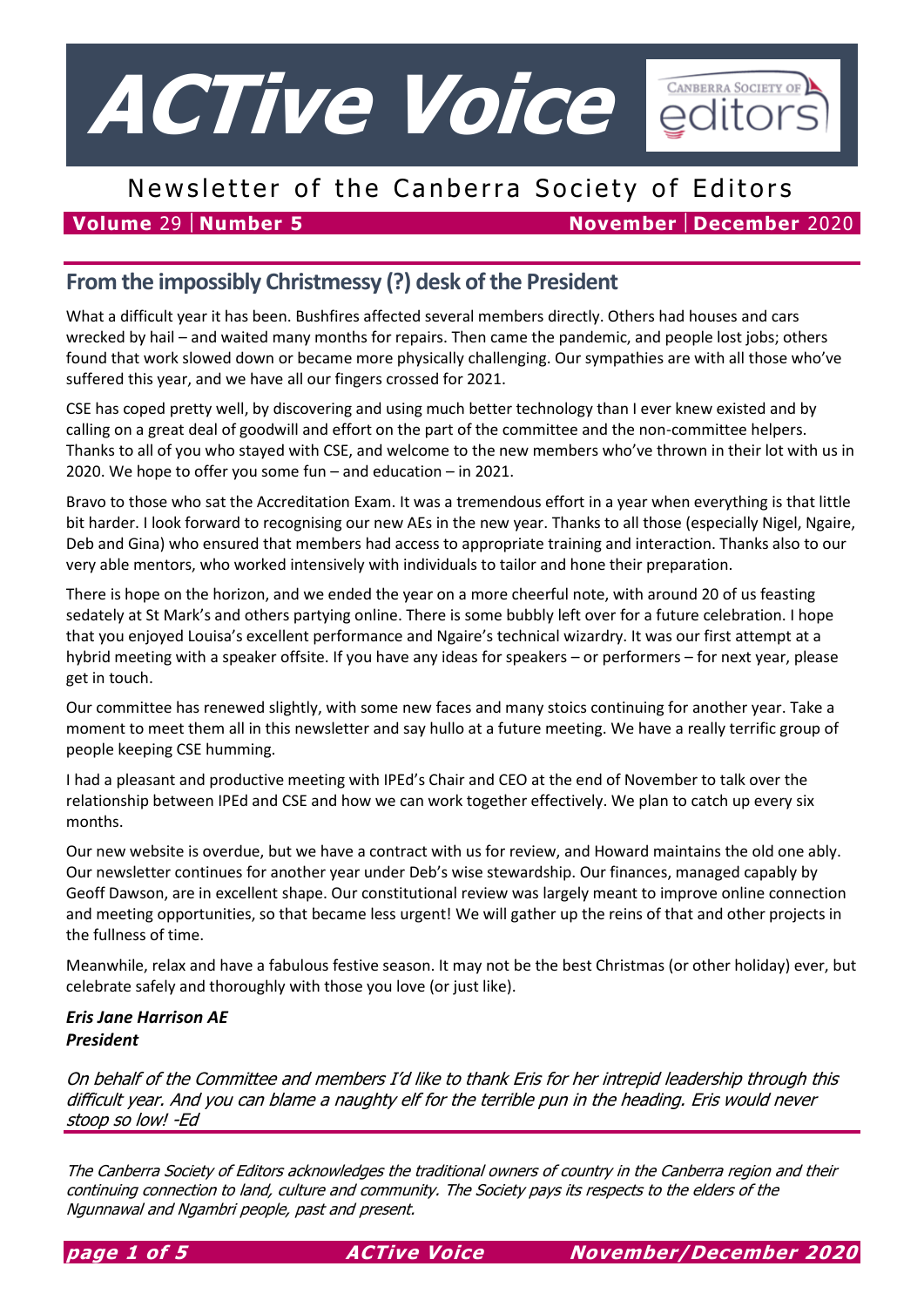# **News**

### **We welcome our new Committee for 2021**



**Eris Jane Harrison AE President and Meetings Coordinator**

Eris Jane Harrison is an accredited editor (2008; reaccredited 2013 and 2018). She enjoys freelancing because she can work while travelling and, when home, doesn't have to get up in the morning. A variety of work keeps her interested and on her toes.

Eris spent many years in the Australian Public Service and some later years with not-for-profits before setting up her business, Effective Editing. She is the author of an information booklet, *Forgotten Australians: Supporting survivors of childhood institutional care in Australia*, and has written several plays, some of which have actually been produced.

Eris has been Secretary and Vice-president of CSE in the past and continues for her second (and final, thanks to the Constitution) year as President with some trepidation but plenty of good intentions. She also seems to be stuck with coordinating meetings; any volunteers?

Hi CSE members, I'm glad to have taken on the role of Vice President this year. About me? I recently retired from a career in Indigenous affairs. I worked in the Northern Territory government for many years, and the Australian Government for a few. After completing my PhD in History in 2010, I published a book, *Reluctant Representatives: blackfella bureaucrats speak in Australia's north,*  which is free to download via ANU Press. As a Visiting Fellow at the ANU Centre for Aboriginal Economic Policy Research, I still write about Indigenous representation in government. But I like other words too and I set up Elizabethan Editing in 2019. I like developmental editing best, particularly helping turn academic theses into more fun books. In 2020 I have started to edit fiction.

I am based in Canberra, although I often work from my retreat in Braidwood.



**Elizabeth Ganter Vice-President** 



**Geoff Dawson Treasurer**

Geoff was interested in language from a young age. Who knows where it came from? Maybe from trying to order a ham sandwich in French during that New Caledonia holiday at the age of 10.

He studied languages at university, and after a few detours spent 20 years in the Australian parliament and public service managing public inquiries and researching, writing and editing reports.

Geoff retrained to focus on editing in 2014. His special interest is interpreting complex subjects in a concise, accessible, plain language style for non-expert readers. And writing about grammar.

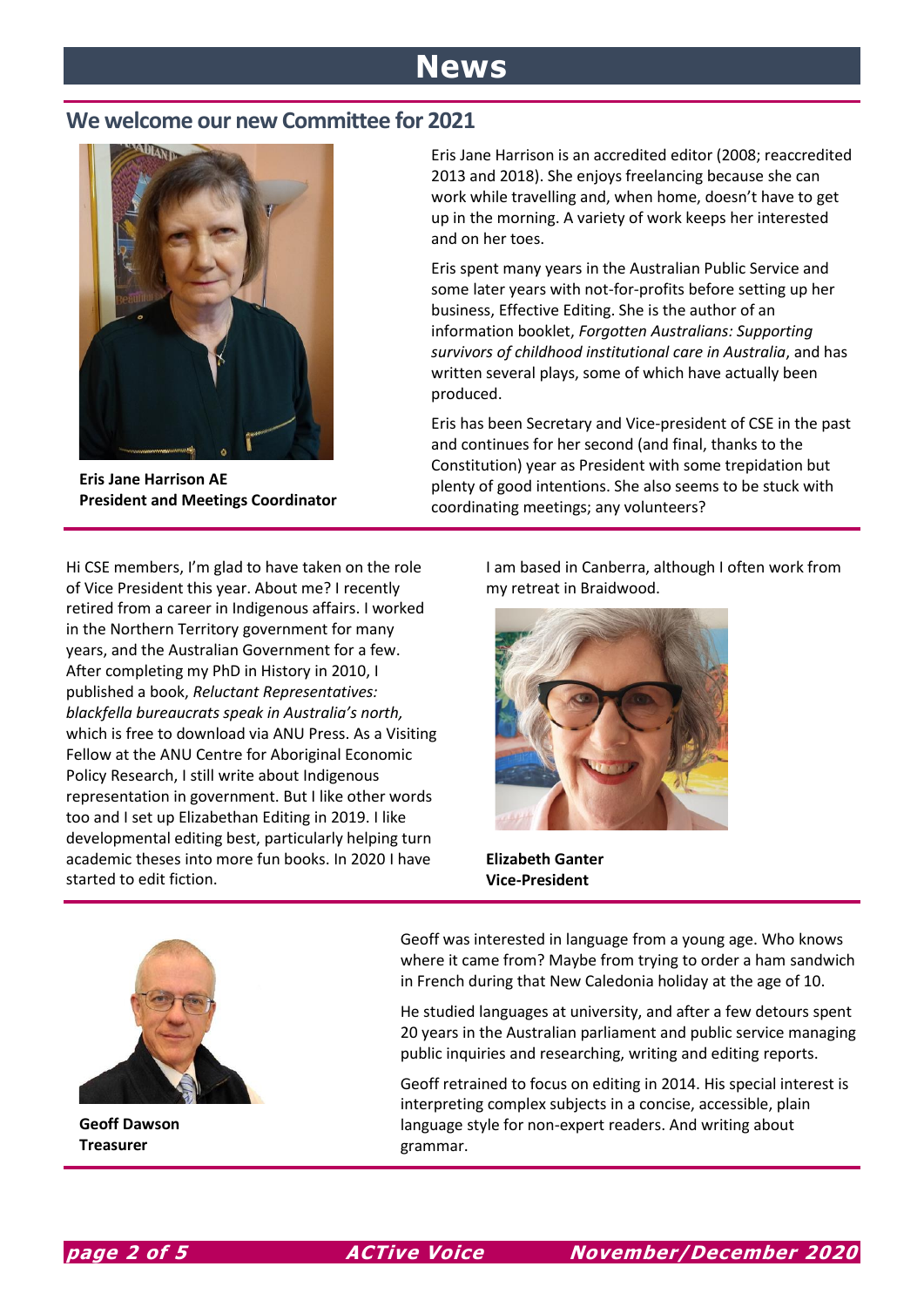I am a freelance communication consultant with a professional background in communication but now do more editing and publications work than communication practice. I have 3 degrees in communication and have worked in PR agencies and the ACT government.

I am the managing editor of the *Australian Journal of Emergency Management* and I help my clients with their corporate publications and annual performance reporting. I am a Fellow of the Public Relations Institute of Australia and, this year, stepped in to help CSE implement its membership database project. I like kayaking, cycling and travel. **Christine Belcher**



**Membership Secretary**



**Gina Dow Public Officer**

Gina has been a communications professional in the Australian Public Service for 20 years, mainly as an editor in the arts, culture and heritage sector.

She is a former Hansard editor and editor of the Australian Government *Arts and Culture* and *Living Heritage* magazines. She currently works as a historical researcher and publications manager at the Department of Foreign Affairs and Trade. She has a BA in Fine Art (ANU) and an MA in Strategic Communications (UC) and recently completed a Graduate Certificate in Professional Editing (QueensU, Canada). Gina is also a poet and short story writer, published in *Mango* (University of Queensland), *Aktion Surreal* (Canberra) and *Quadrant*. She has had collections of poetry published by Finlay Press (Braidwood) and Limestone Press (Canberra). Gina is a hyper-parochial Inner Northian and is on Team Cat. Look out for further articles in Gina's 'My True Shelf' series in the newsletter in 2021.

### **Deb Fleming Newsletter Editor**

Whoops! Looks like that naughty elf has crept into the picture vault — that is not a pic of me, but I certainly share the sentiment…

My background is in government communications and public policy, mainly in education, science and digital technology. I've worked with data and statistical analysis too. All of that means drafting and editing lots of media releases, speeches, user guides and content for websites. I also have experience in quality assurance and production of annual reports, strategic plans and consultants' reports.

In my non-spare time, I write creative fiction and I've had a few short stories published. This year I started learning to edit fiction as well.

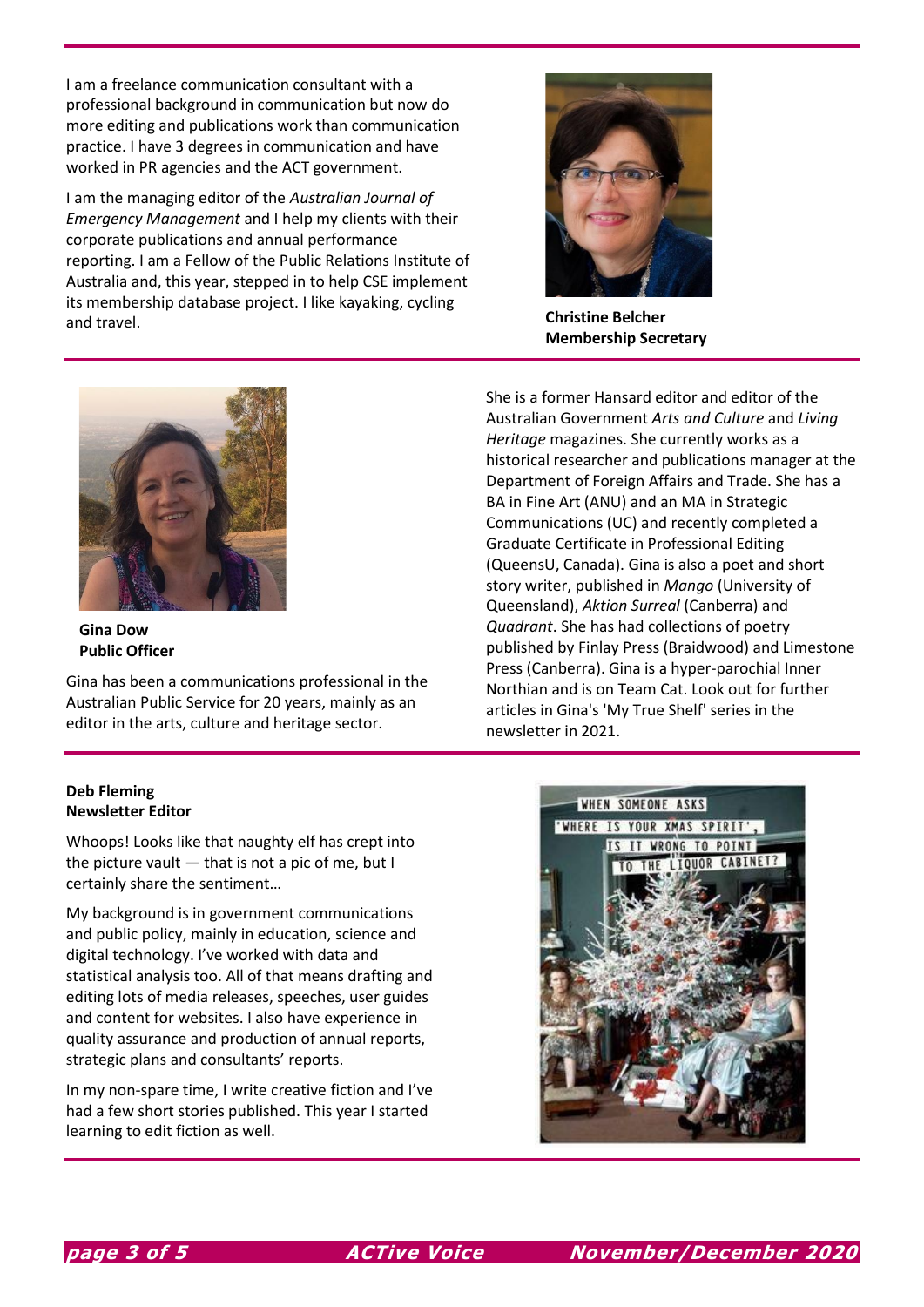

**Elizabeth Manning Murphy General Committee member**

Elizabeth is a trained linguist, a Distinguished Editor (IPEd 2008), an Honorary Life Member (CSE 2013), a former President of the CSE and Principal of Elizabeth M Murphy & Associates (emma).

Louise is a journalist, podcaster, Accredited Editor, and former radio presenter. She was a political correspondent in the NSW and federal press galleries, worked in Alice Springs and Bega, and spent 18 years at ABC Radio Canberra.

Since 2018, Louise has produced and presented the monthly podcast *Collected* for the Australian War Memorial and is the researcher/editor for the National Portrait Gallery's new audio guide *In their own words*.

She loves words and how they fit together. And she dreams of being the person who gets to pick the Macquarie Dictionary Word of the Year because she never agrees with the committee's choice. **Louise Maher**

She has contributed to the editing profession through her local, national and international *Grammar in a nutshell* workshops, her many books – including a revision of *Working words* and a second edition of *Effective writing* – and through her co-chairing of the IPEd Mentoring Standing Committee, now an international program including New Zealand. Elizabeth has been an editor for more than 40 years. These days she specialises in editing academic material, including research theses in all disciplines, but in particular for students with English as a new language.

In 2020, Elizabeth became the inaugural recipient of the Janet Mackenzie Medal, awarded by IPEd for her wideranging contribution to the editing profession. Also in 2020, like everyone else, Elizabeth took videoconferencing in her stride and now presents her grammar workshop online. She was recently recognised for long service as an Associate Fellow of the Institute of Managers and Leaders (formerly Australian Institute of Management).



**General Committee member**



**Adam Fenech Assistant Newsletter Editor**

Adam is a CSE student member, aspiring editor and musician. He has been part of CSE for around five years, whilst studying Communication in Advertising at the University of Canberra. He also plays flute and piano, and he helped start the University of Canberra Refugee Action Club.

He aims to pursue postgraduate qualifications, accreditation and a career in trade publishing. His main editing-related interests are in fiction (particularly speculative fiction and fantasy), academic editing, and editing for not-for-profit organisations

You can see pics and bios of the rest of the committee in past issues, and you'll hear more from them in 2021; or maybe you can catch up with them in an online meeting (or, fingers crossed, in person). Have a safe and happy holiday break - Ed